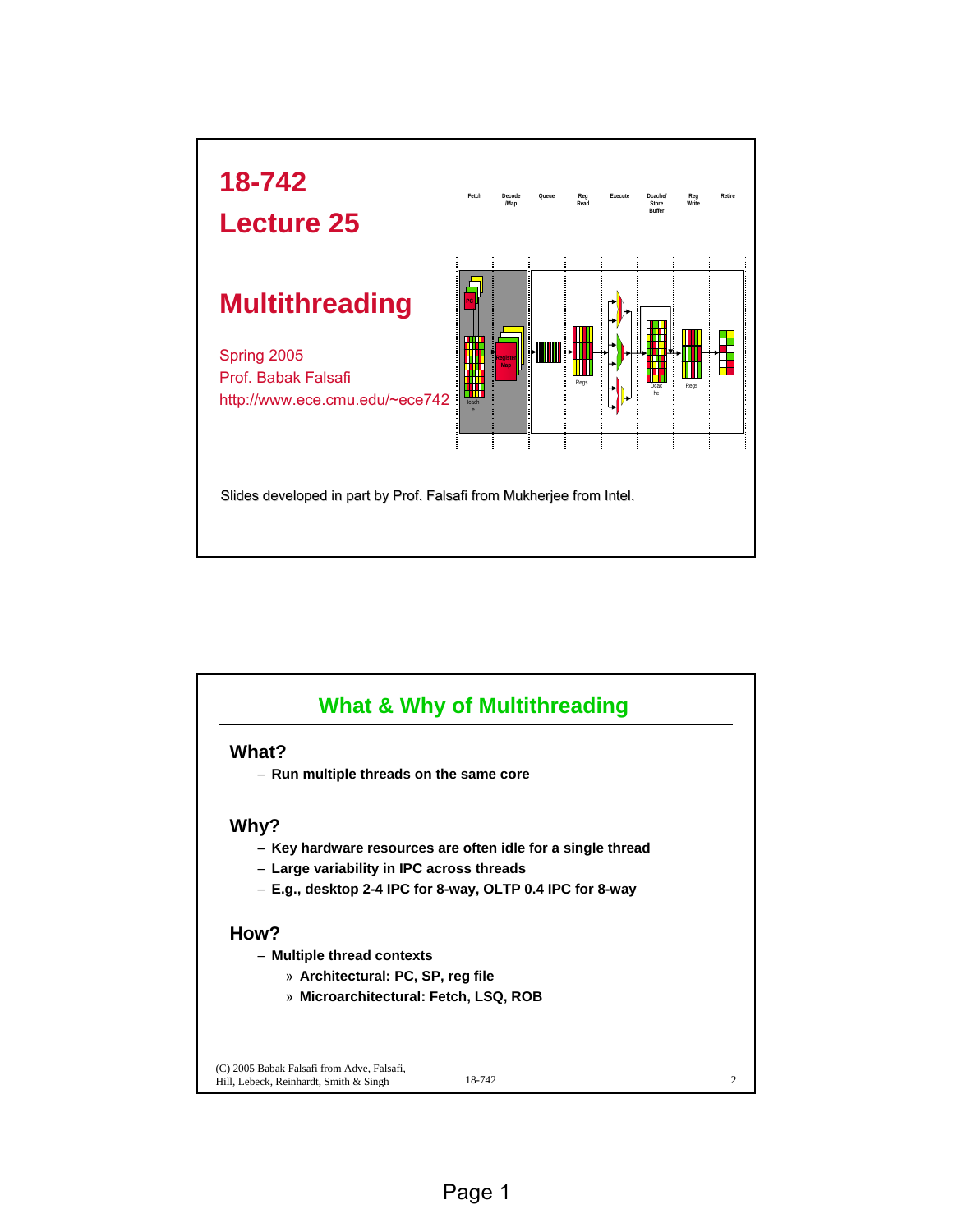

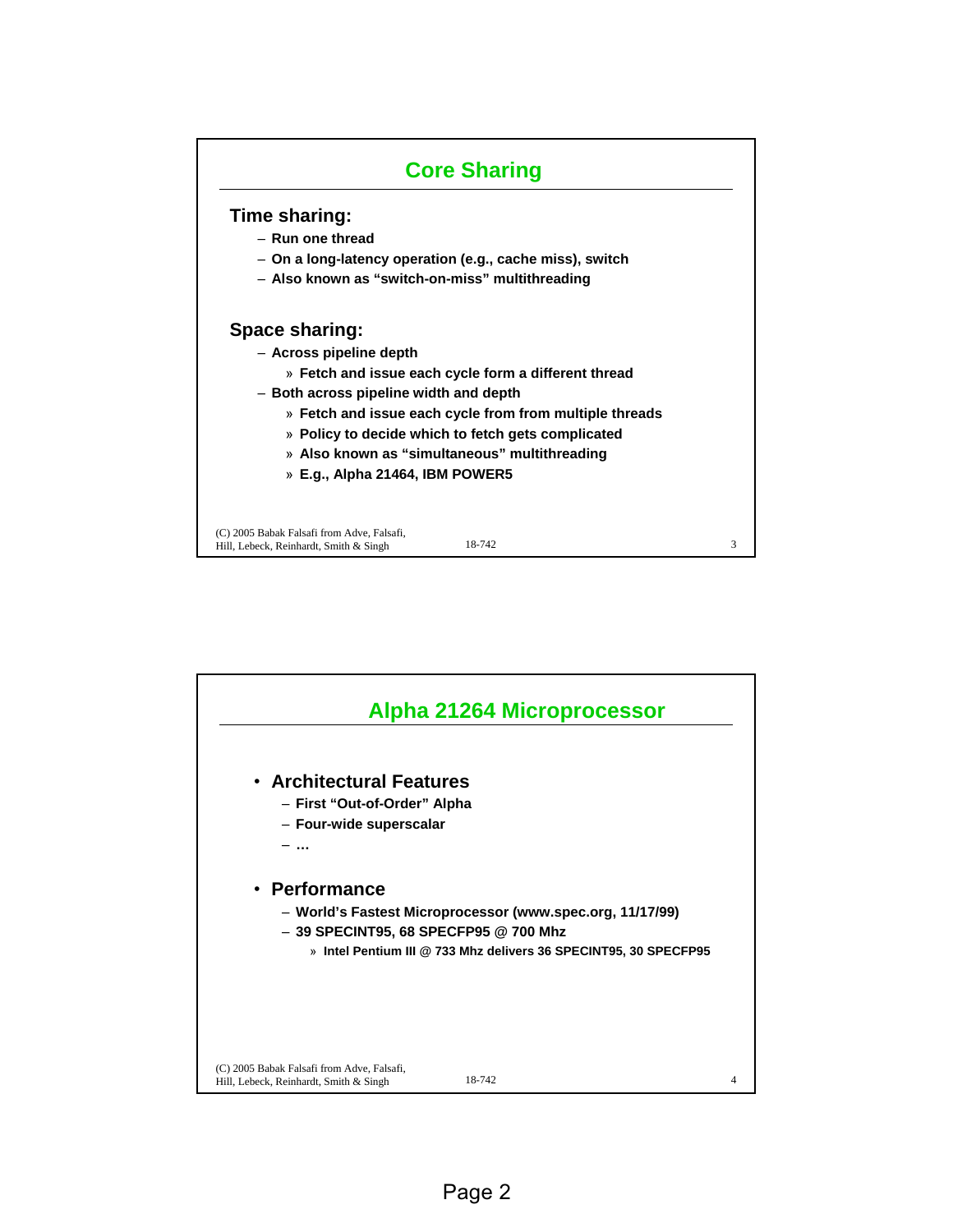

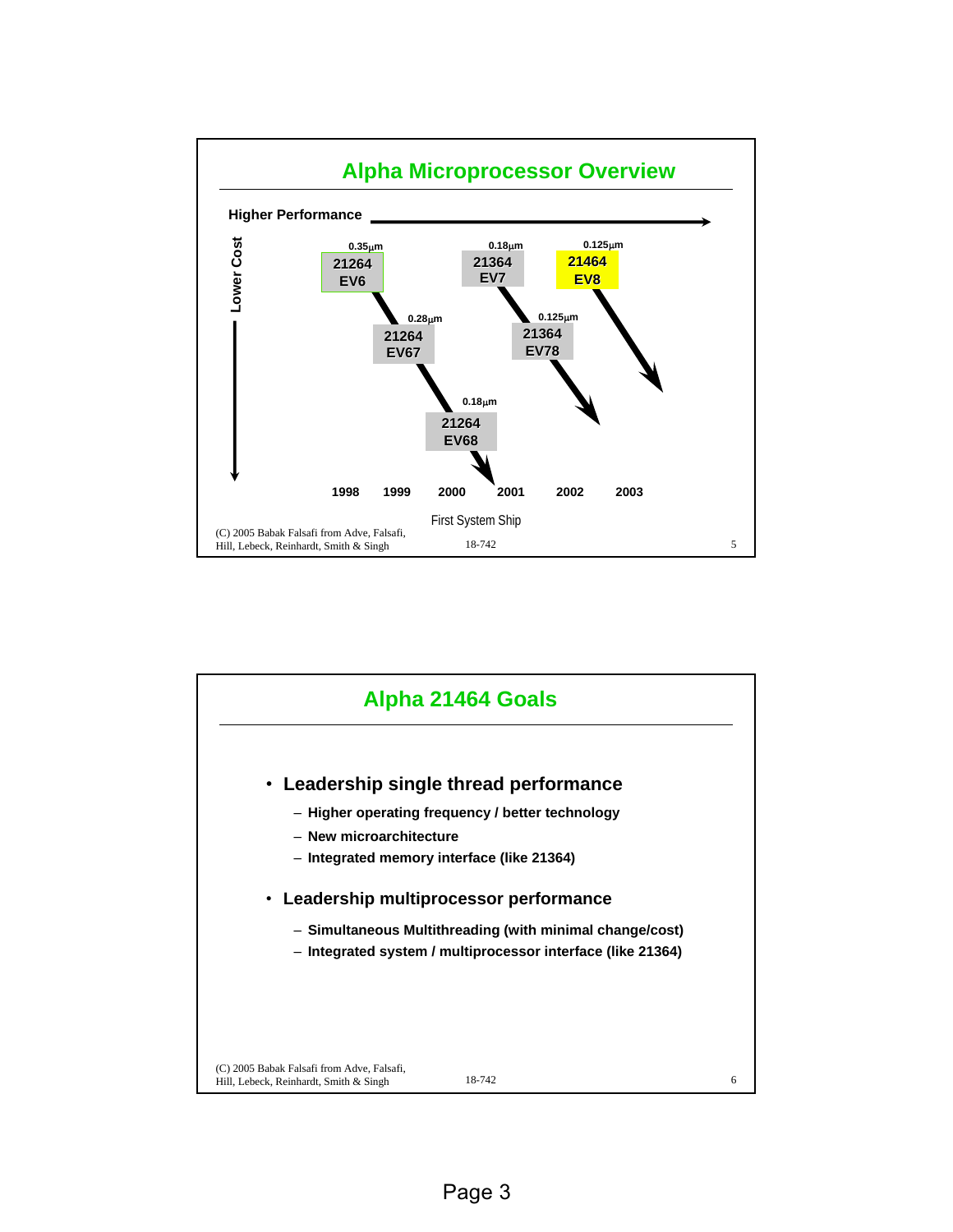

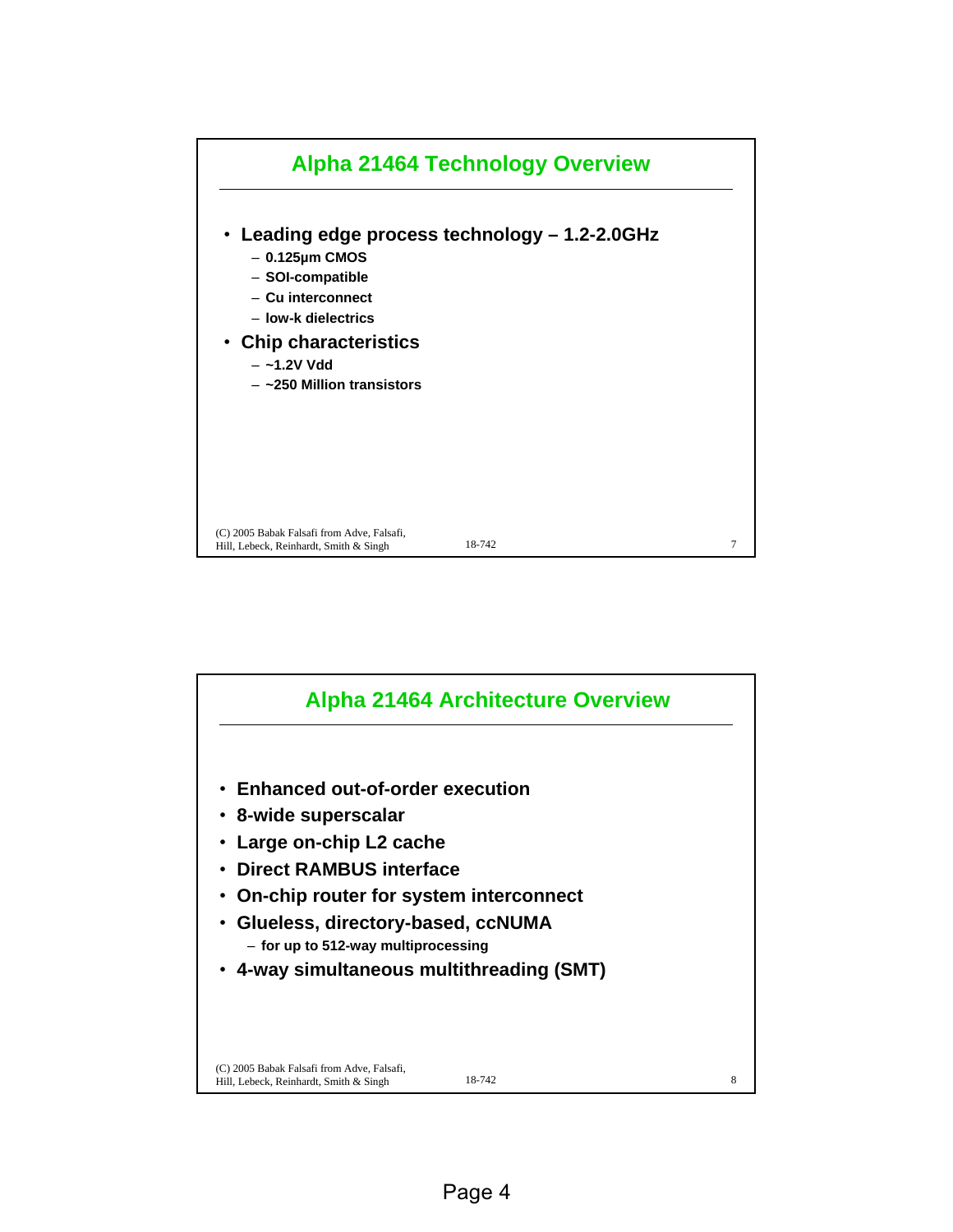

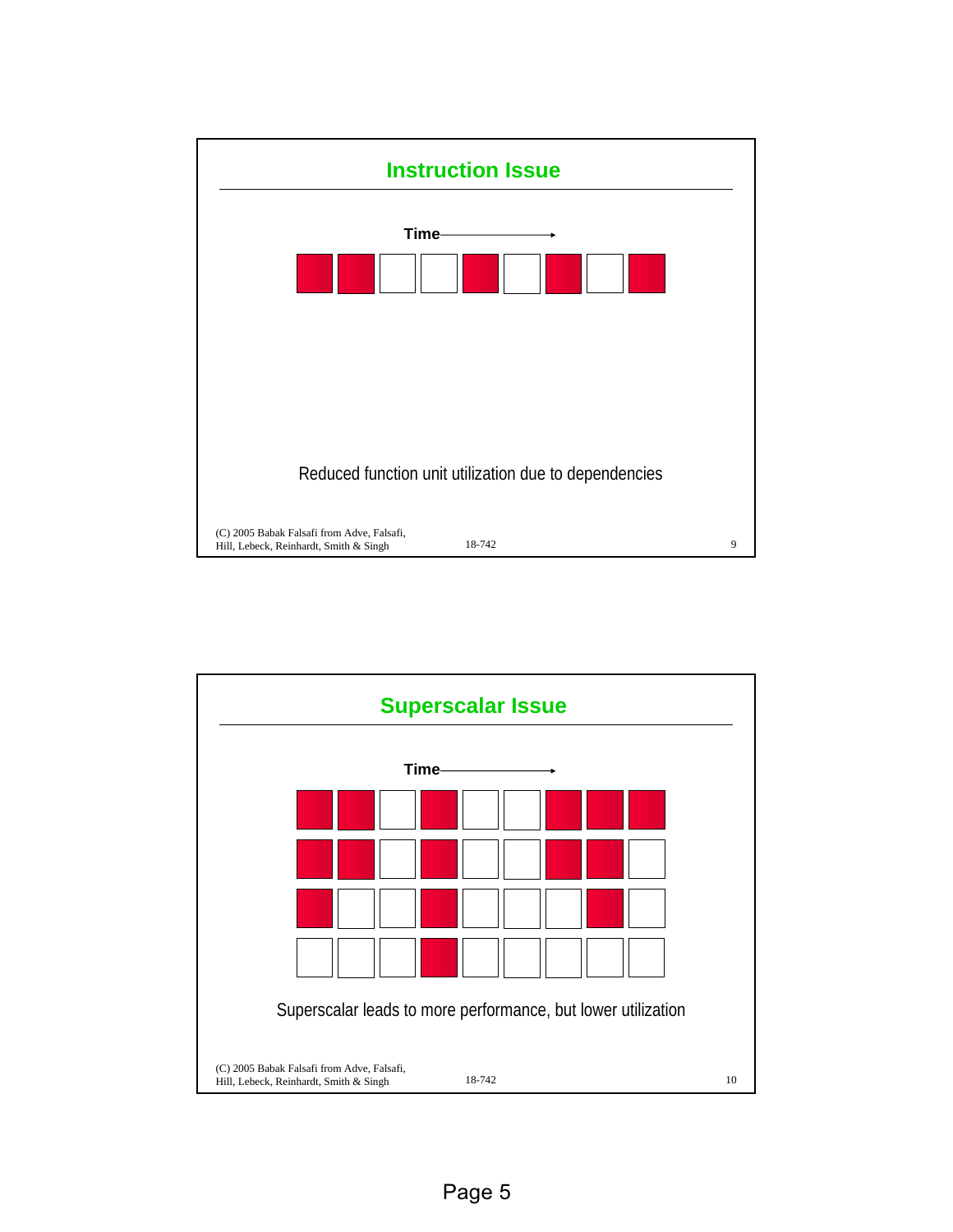

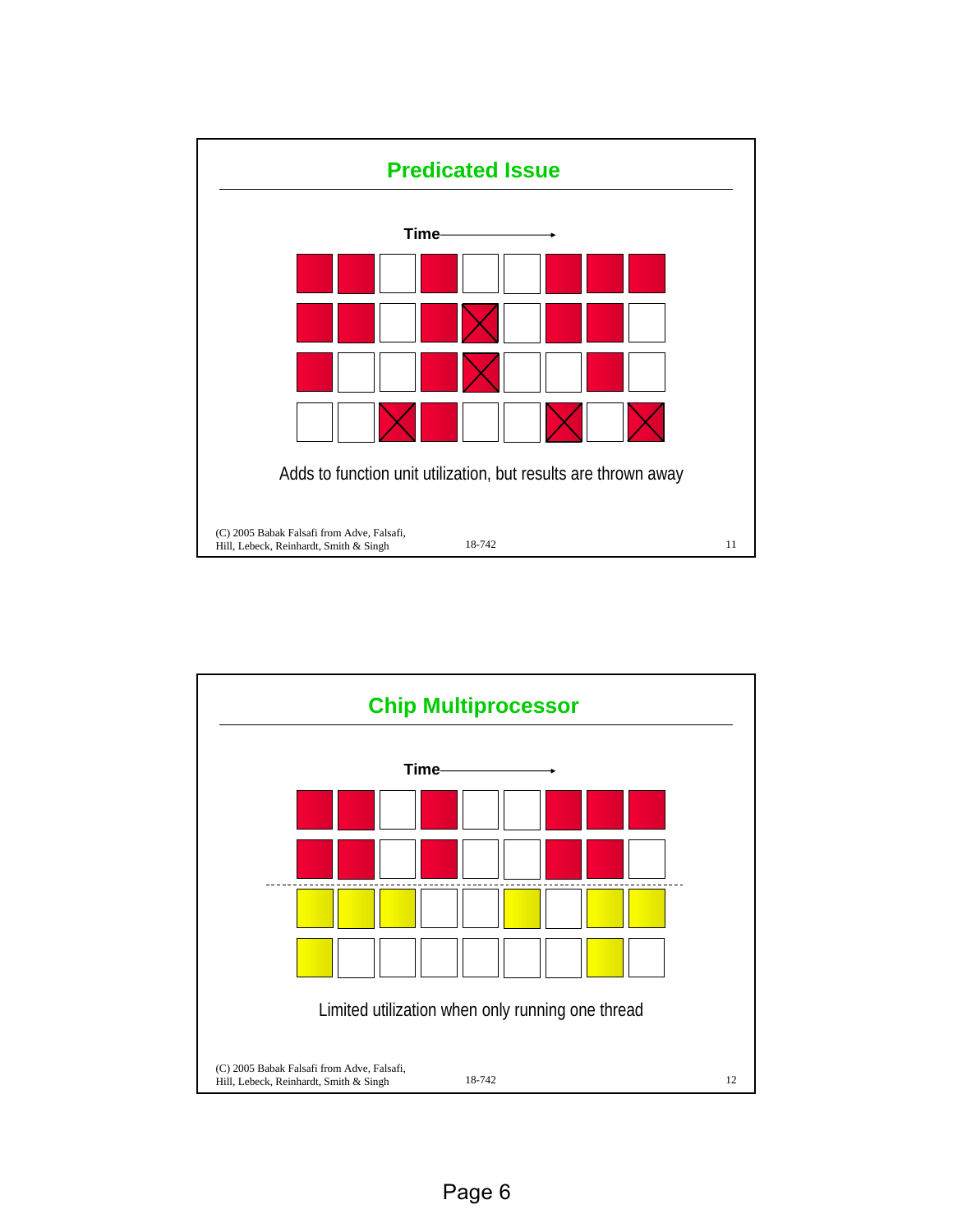

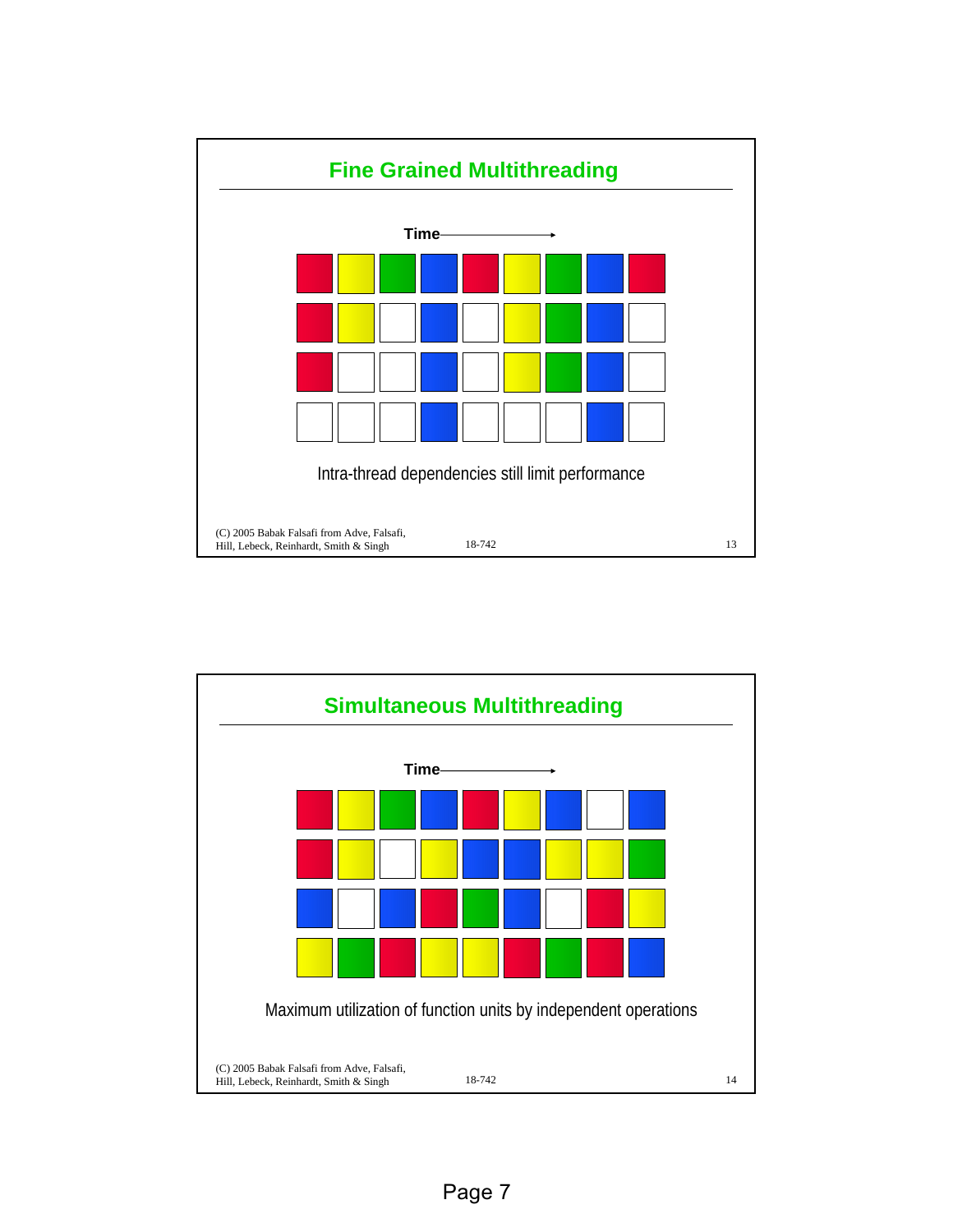![](_page_7_Figure_0.jpeg)

![](_page_7_Figure_1.jpeg)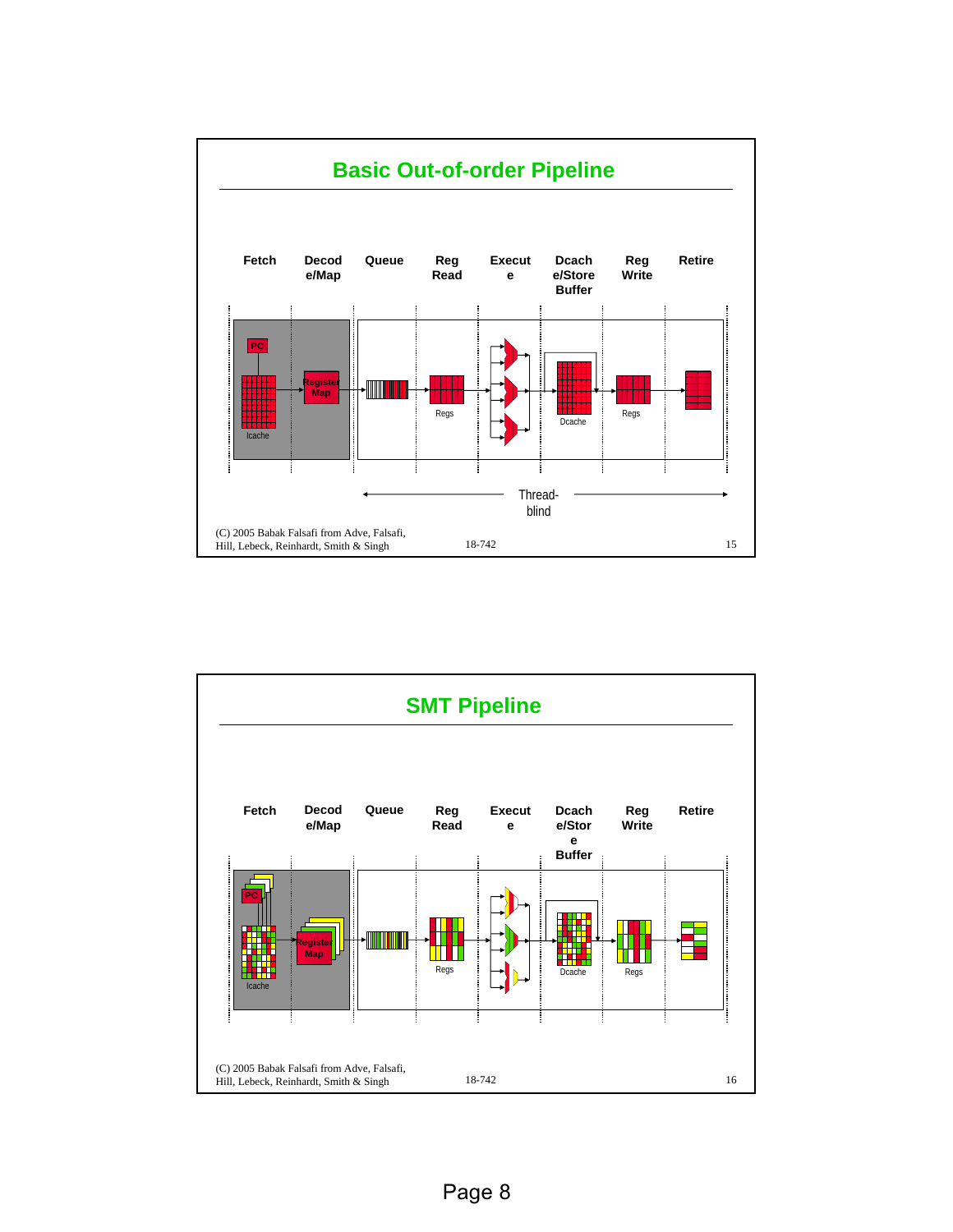![](_page_8_Figure_0.jpeg)

![](_page_8_Figure_1.jpeg)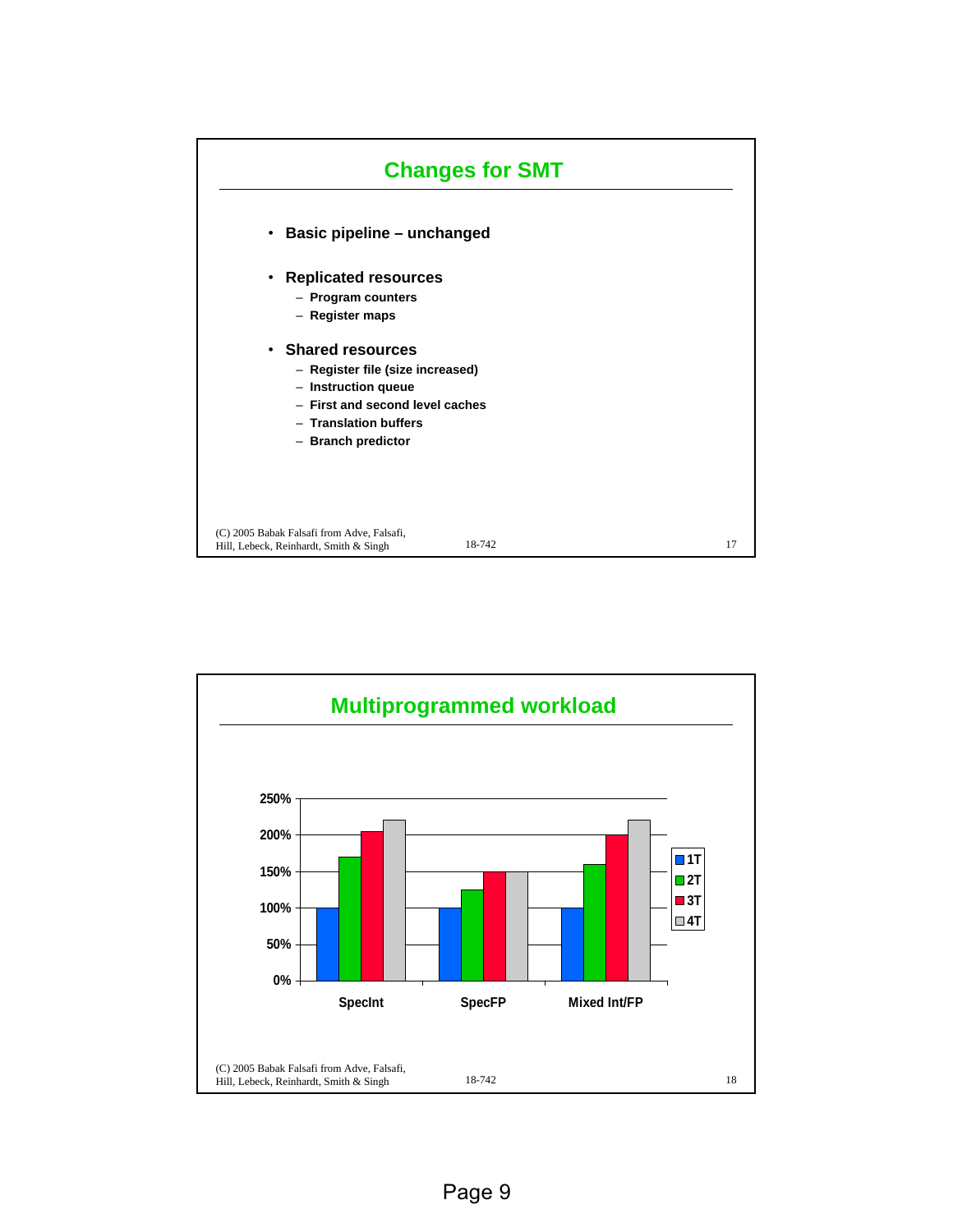![](_page_9_Figure_0.jpeg)

![](_page_9_Figure_1.jpeg)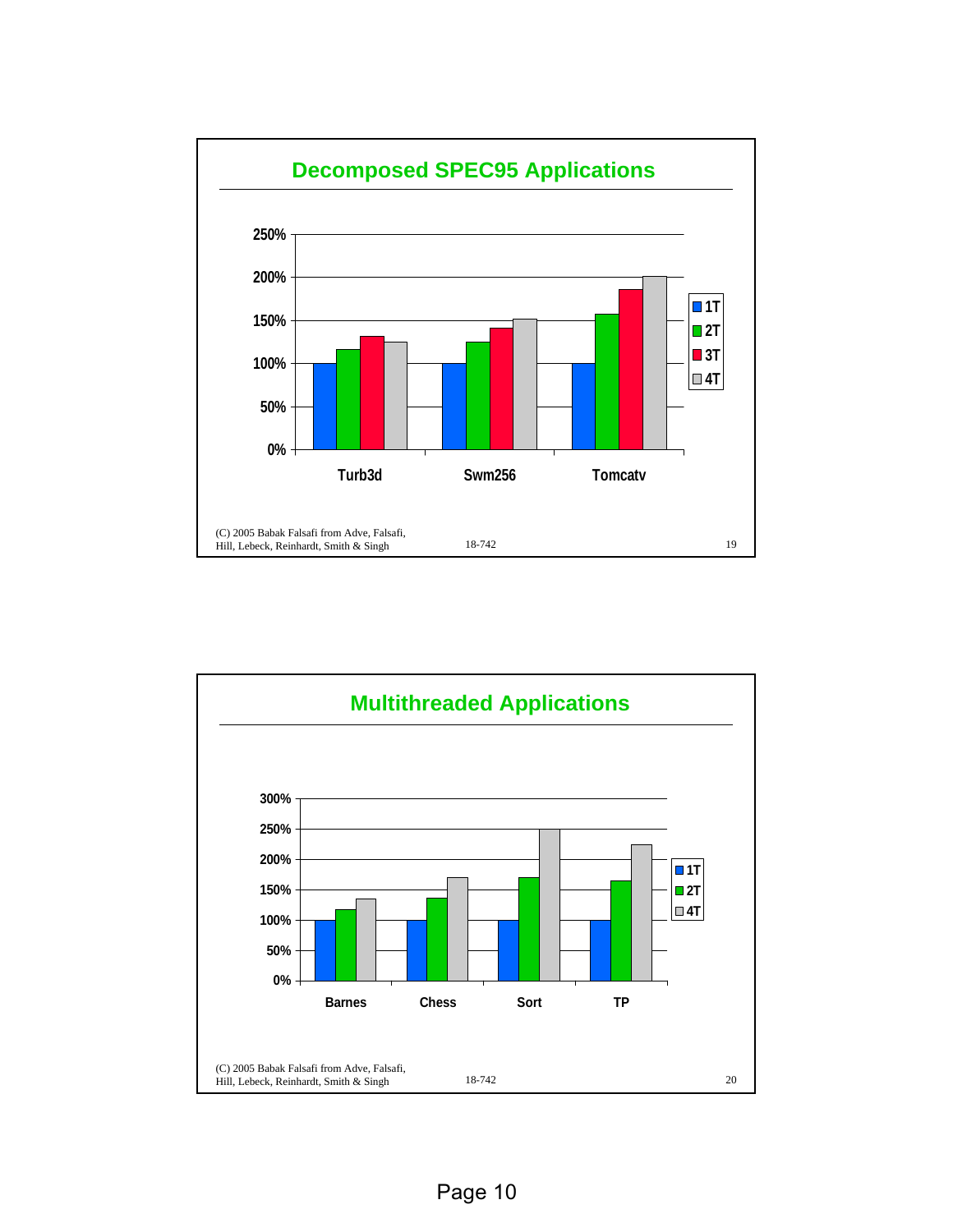![](_page_10_Figure_0.jpeg)

![](_page_10_Figure_1.jpeg)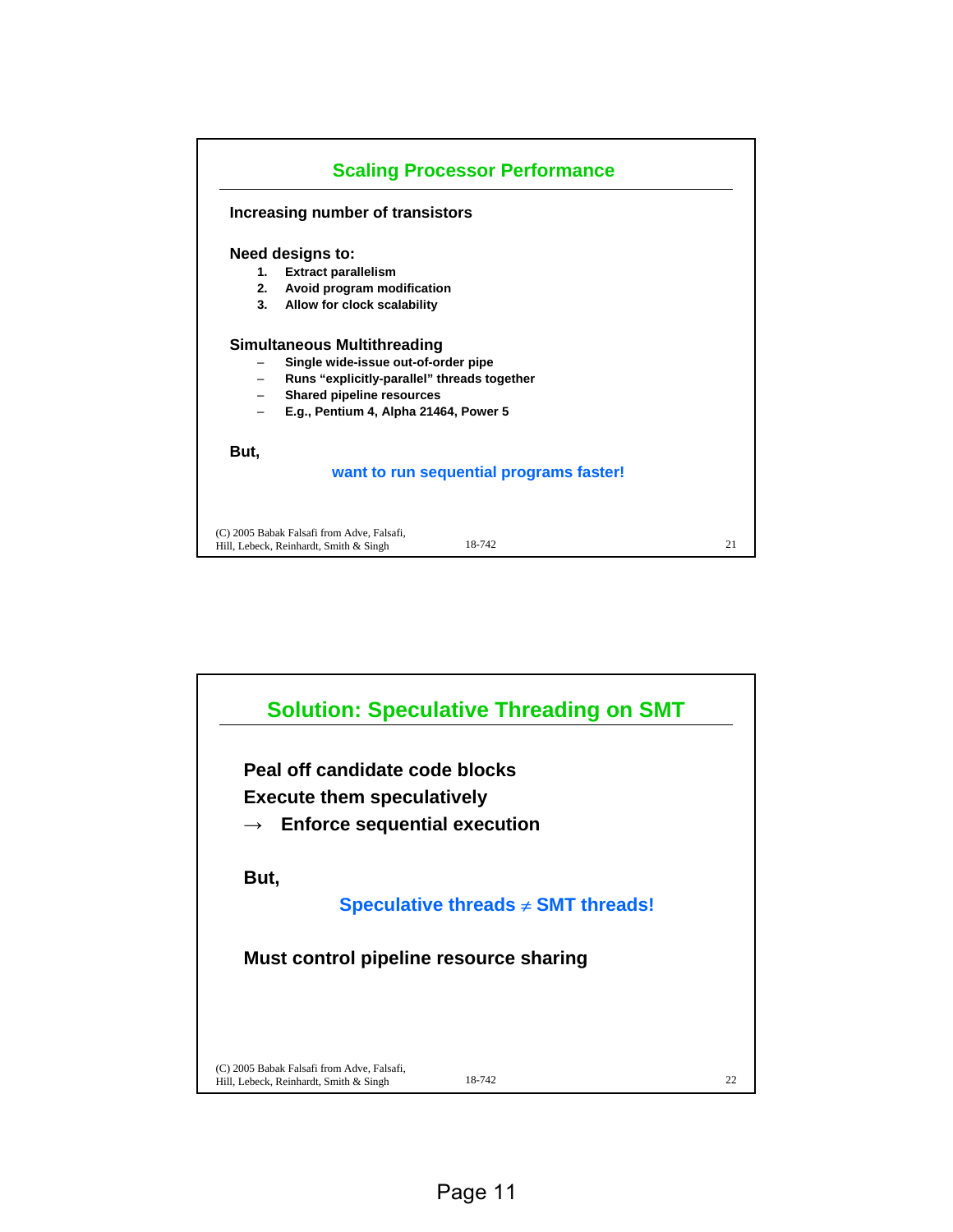![](_page_11_Figure_0.jpeg)

![](_page_11_Figure_1.jpeg)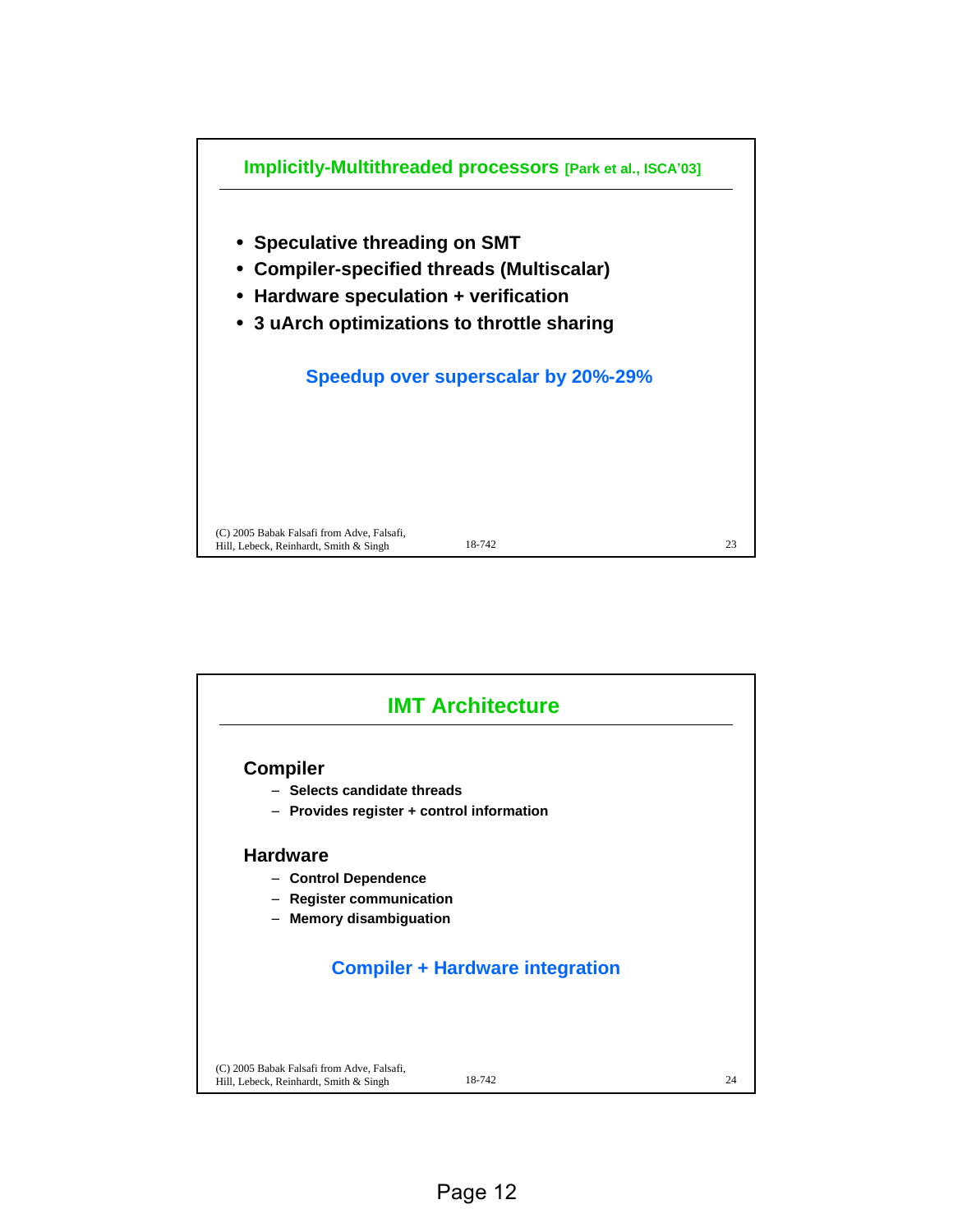![](_page_12_Figure_0.jpeg)

![](_page_12_Figure_1.jpeg)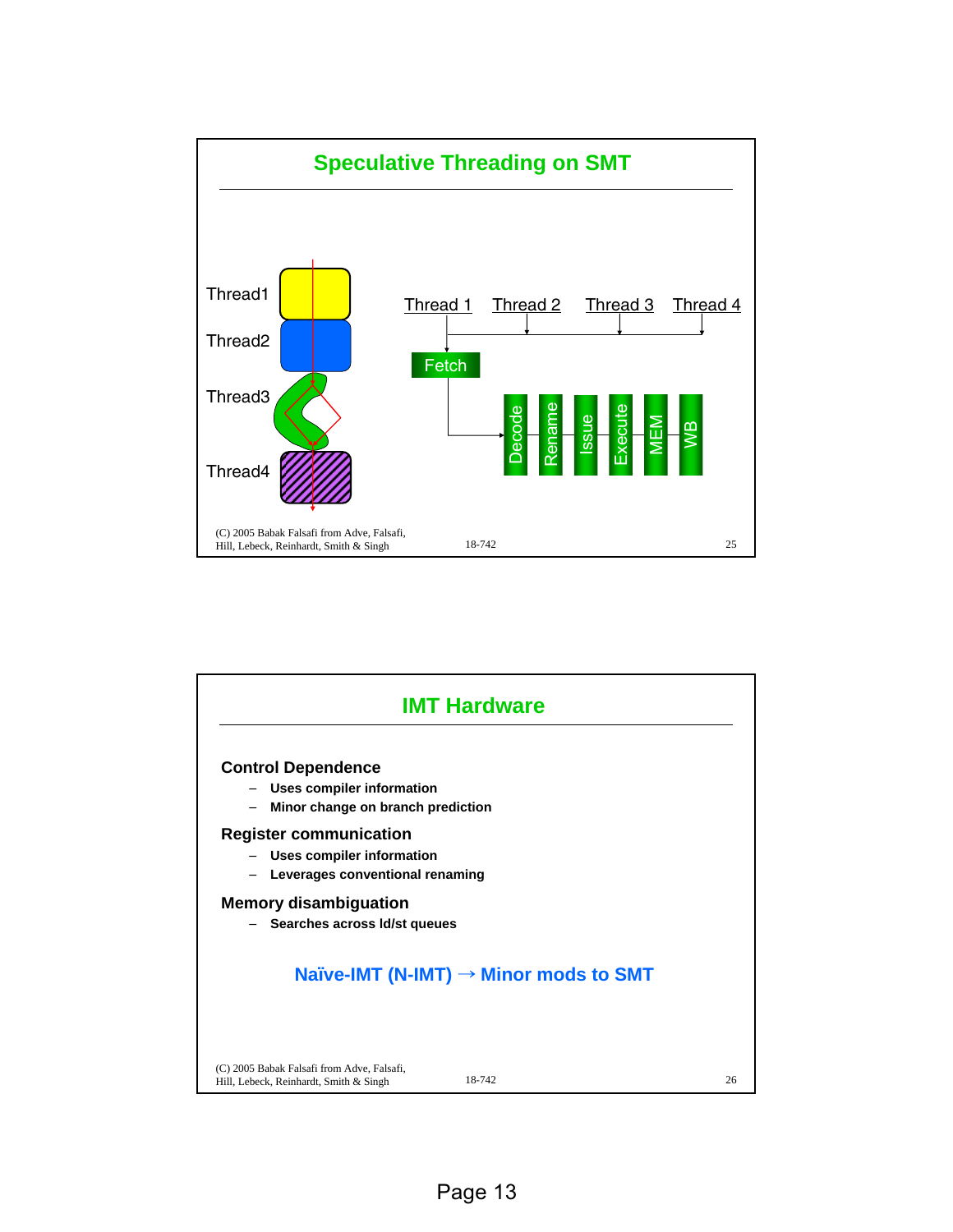![](_page_13_Figure_0.jpeg)

![](_page_13_Figure_1.jpeg)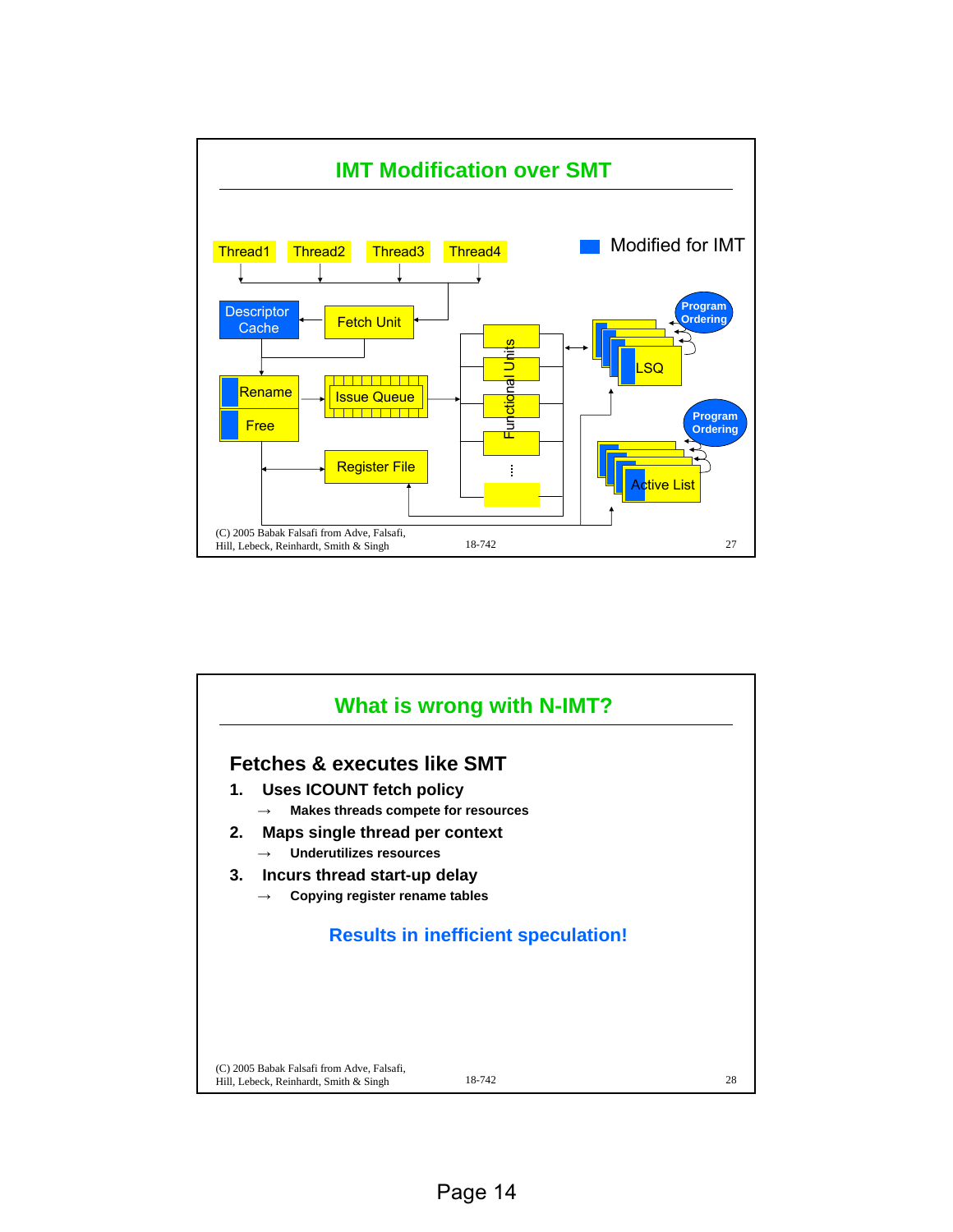![](_page_14_Figure_0.jpeg)

![](_page_14_Figure_1.jpeg)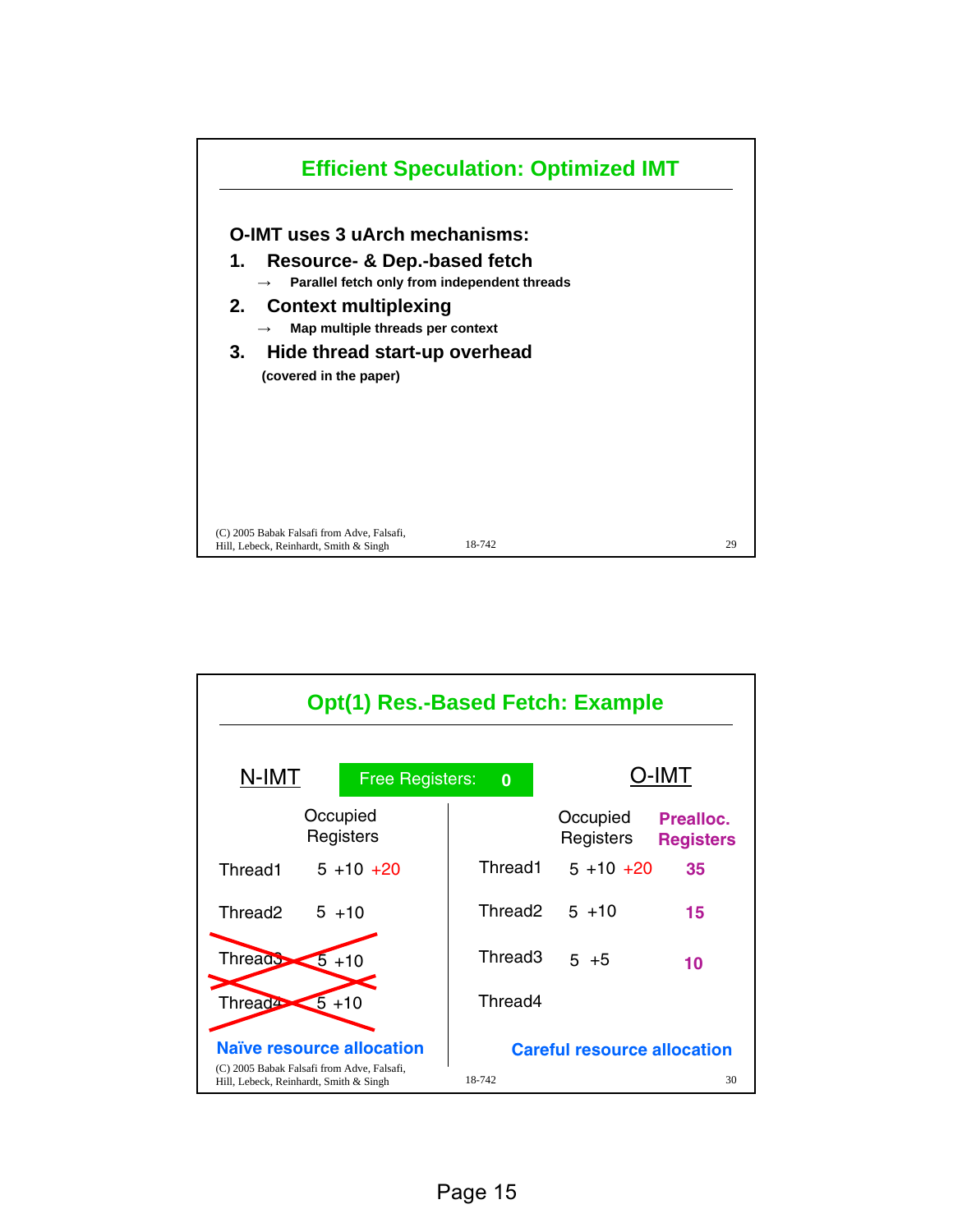![](_page_15_Figure_0.jpeg)

![](_page_15_Figure_1.jpeg)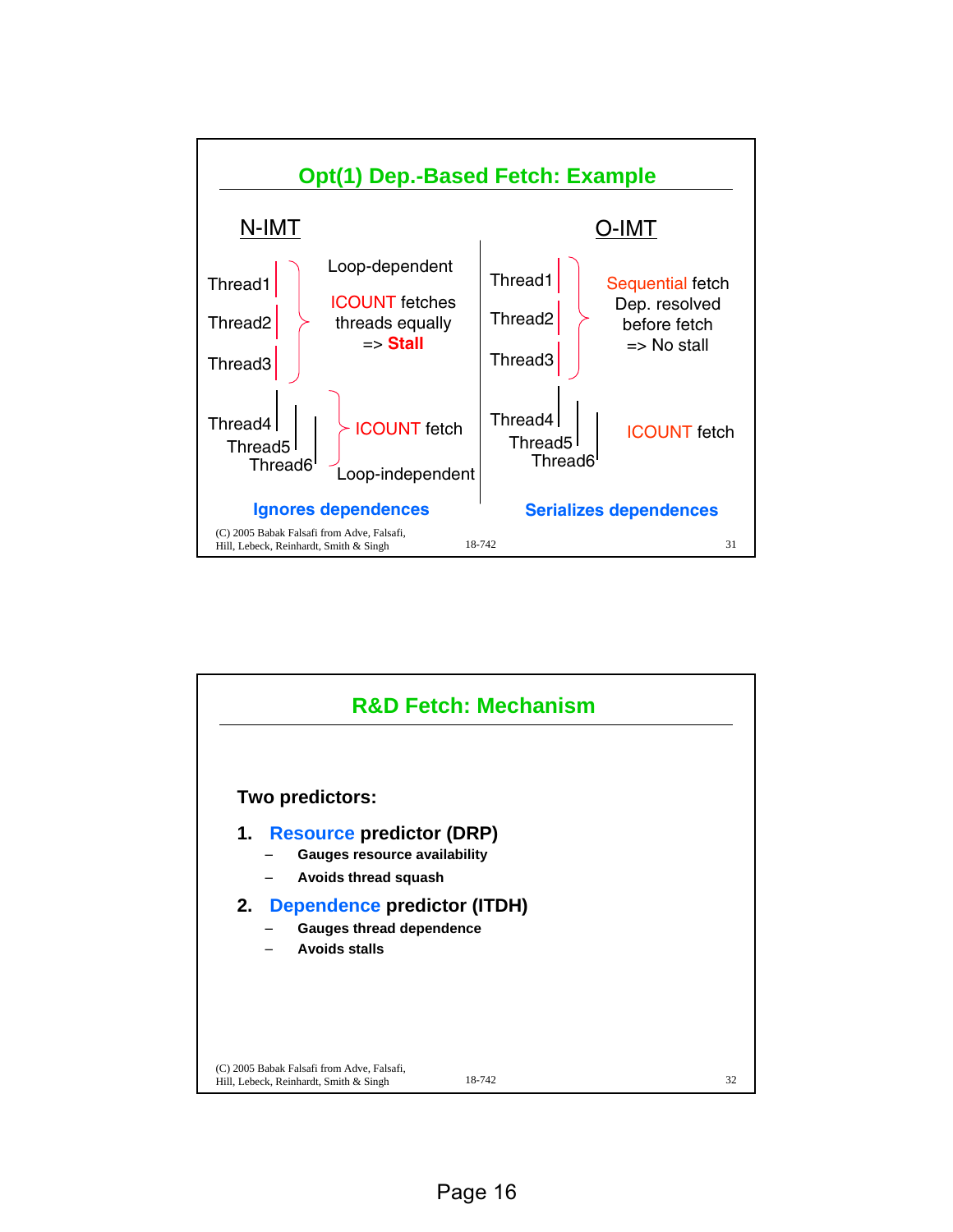![](_page_16_Figure_0.jpeg)

![](_page_16_Figure_1.jpeg)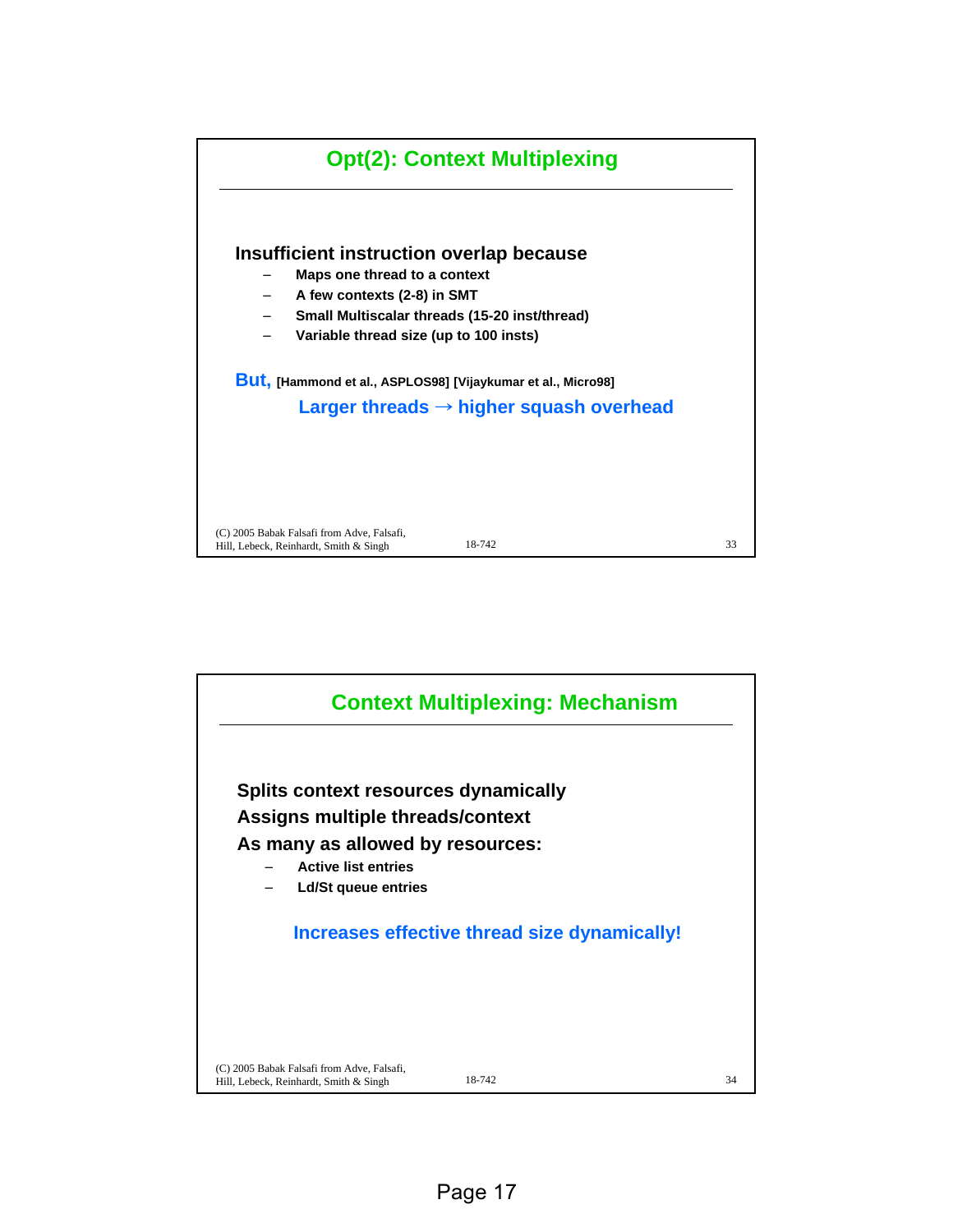| <b>IMT</b>                                                                               | <b>Superscalar</b>           |
|------------------------------------------------------------------------------------------|------------------------------|
| 8 contexts                                                                               | 1 context                    |
| 128-entry active list,                                                                   | 1024-entry active list,      |
| 32-entry LSQ per context                                                                 | 256-entry LSQ                |
| 356-entry register file INT/FP<br>two fetch ports (multiple predictions for superscalar) | <b>IMT &amp; Superscalar</b> |
| 8-way issue<br>64-entry Issue queue                                                      |                              |
|                                                                                          |                              |

![](_page_17_Figure_1.jpeg)